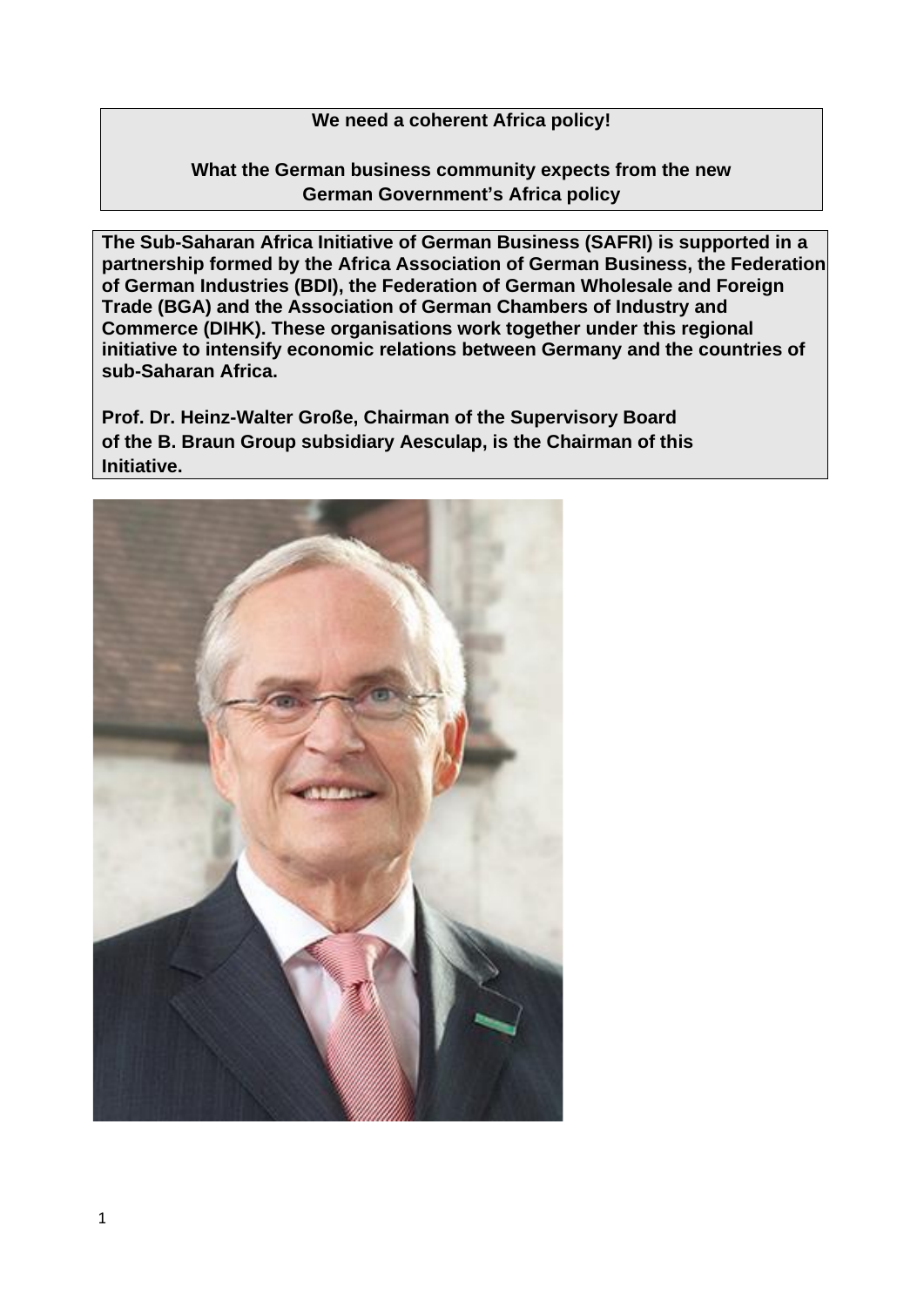The Coalition Agreement of the new Federal Government was published on 24 November. The importance of Germany's cooperation with African states is acknowledged on half a page. What is required in order to achieve the goals mentioned here, however, is a unified Africa policy strategy with a strong focus on economic cooperation.

Let us look back briefly:

In the past years, different interests of the federal ministries involved have rather prevented a coherent German Africa policy, or at least not advanced it. Decisionmakers from African countries, but also our entrepreneurs, have recently hardly been made aware of what the German government's Africa policy actually stands for. The goals of a unified and modern German Africa policy should rather be:

- African-German trade relations must be expanded especially through intensified support for the Pan-African Free Trade Area.
- The Federal Ministry for Economic Affairs and Climate Action should become the central stakeholder of Africa-related economic policy of the Federal Government.
- The economy-related activities and instruments of the Federal Ministry for Economic Cooperation and Development must be closely intertwined with the initiatives of German foreign trade promotion.
- The needs of our African partners should first be clearly identified in the development of Germany's Africa policy and then of course taken into account in its implementation.

In the "Compact with Africa" G20 initiative, which goes back to Chancellor Merkel, the German government adopted the right course. Reforms of individual African countries for democracy, human rights and the rule of law should continue to be rewarded in the future through increased political support and entrepreneurial commitment on the part of the industrialised countries. In this context, it is important that the circle of the twelve African states participating so far be significantly expanded.

The primacy of dialogue applies to this initiative, too: We have to keep promoting our ideals among our African partners. In the German Supply Chain Sourcing Obligations Act, it is precisely this aspect that has been neglected so far. This has led to misunderstandings on the African side, which we should now address through an actual dialogue on an equal footing.

It will also be important that we rely increasingly on the own initiative of our African partners. In this context, it is very encouraging that the new Coalition Agreement reaffirms support for the development of sustainable value creation chains within the framework of the African Free Trade Area. It is in the interest of the people in Africa and also of the German economy for Africa to set out on the path towards a single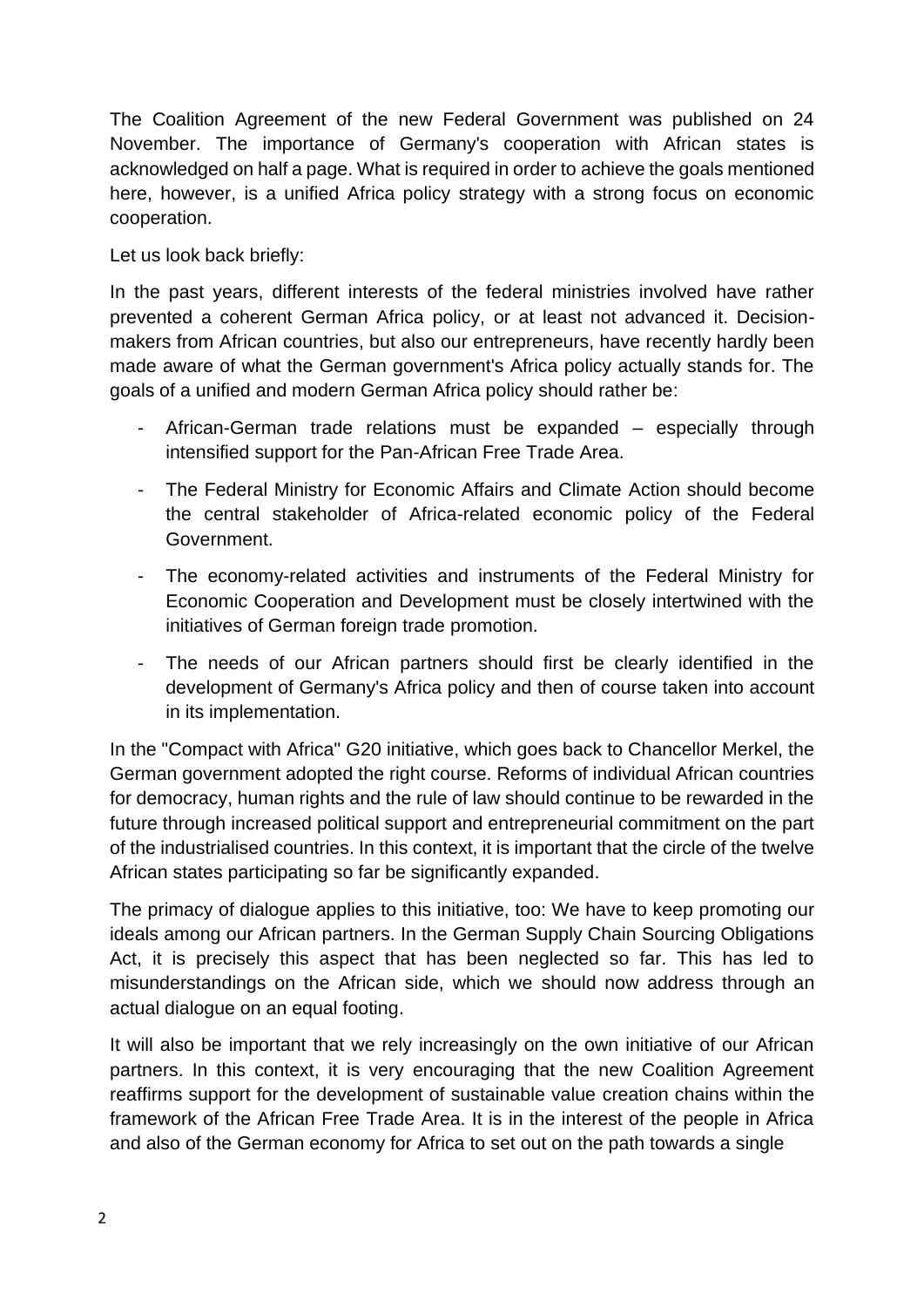market of around 1.3 billion.

Free trade and open borders can become a real game changer for African societies. So far, from the point of view of the vast majority of companies, the markets are fragmented and difficult to work in.

However, the Free Trade Area will only contribute to greater prosperity once not only tariffs and customs bureaucracy have been dismantled but also modern infrastructure has been built that extends across countries and regions. Here, in particular, our consulting engineers as well as the machinery and plant manufacturers are able to make an important contribution to the necessary transfer of know-how and technology.

In addition to the launch of the Free Trade Area at the beginning of this year, there are further bright spots that should inspire us to increase the engagement of German business in Africa:

- German exports to Africa grew by around 15 percent last year. Imports were up by as much as 40 percent.
- The World Business Outlook a survey of more than 3,000 companies worldwide by the German Chambers of Commerce Abroad – reveals that there are many optimists among our companies in Africa: business expectations, investment plans and employment prospects are showing a stronger upward trend than in most other regions of the world.
- The German government is relying heavily on imports for the implementation of its National Hydrogen Strategy. African countries in particular could benefit from this – and advance the networking of our national economies.
- German industry has recently been particularly active in the field of vocational education and training. For example, I would like to mention the projects "Afrika kommt! (Africa is coming!), an initiative of numerous companies in cooperation with the GIZ, as well as initiatives of the German mechanical engineering industry and the European School of Management and Technology (ESMT).

Nevertheless, better support is required for German companies that wish to venture into African markets. This is because the business of companies will continue to be associated with a high political risk in many African countries. As far as the financial hedging against these risks is concerned, German companies have long experienced competitive disadvantages as compared to their peers from other industrialised nations.

Furthermore, we advocate supporting African companies in their integration into German and European value creation chains. Programmes that help companies deal with European non-tariff trade barriers should be expanded. By way of an example, I would like to mention the "Import Promotion Desk" financed by the BMZ and based at the BGA.